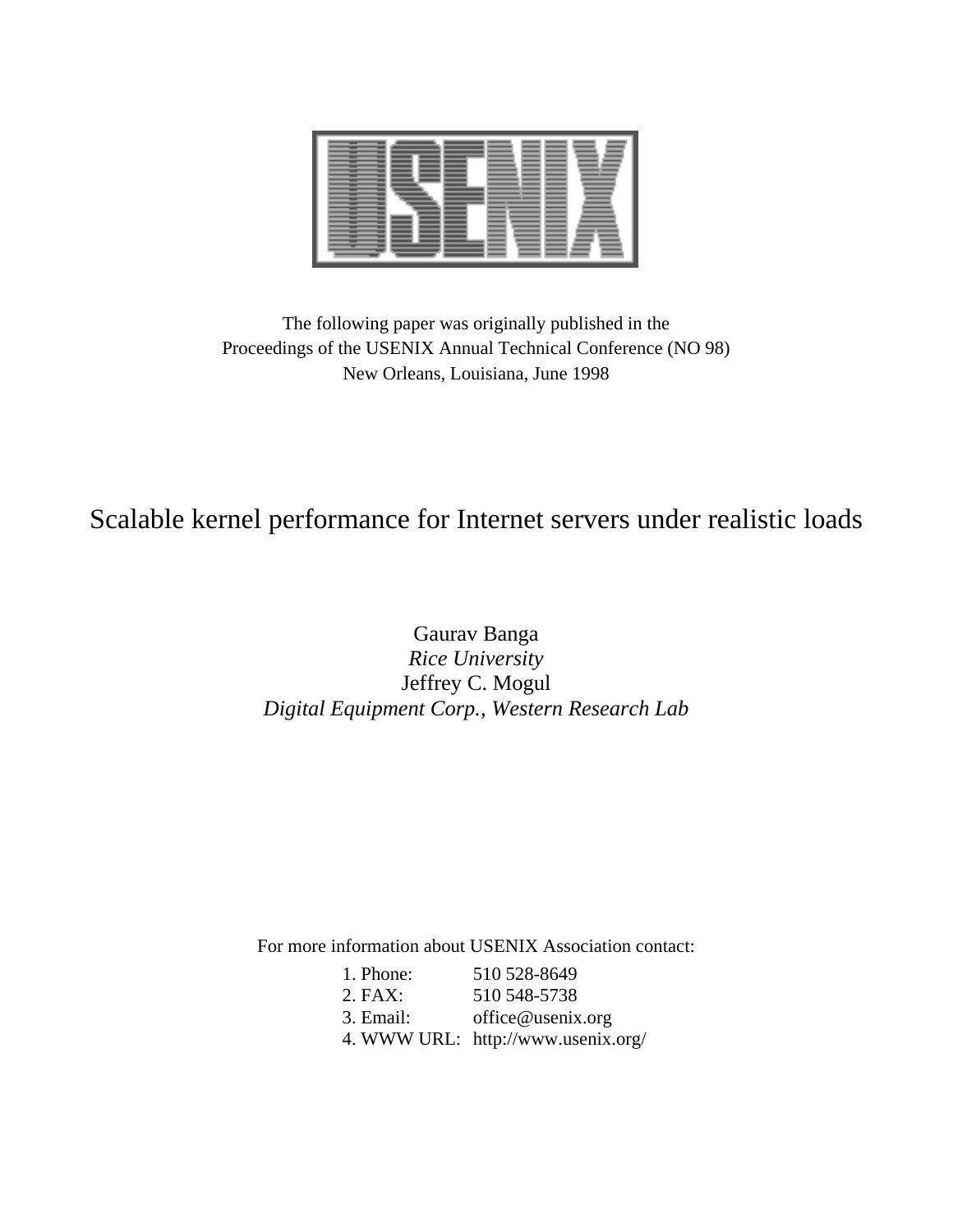## **Scalable kernel performance for Internet servers under realistic loads**

Gaurav Banga gaurav@cs.rice.edu *Department of Computer Science, Rice University, Houston, TX, 77005*

Jeffrey C. Mogul mogul@pa.dec.com *Digital Equipment Corp. Western Research Lab., 250 University Ave., Palo Alto, CA, 94301*

#### **Abstract**

UNIX Internet servers with an event-driven architecture often perform poorly under real workloads, even if they perform well under laboratory benchmarking conditions. We investigated the poor performance of eventdriven servers. We found that the delays typical in widearea networks cause busy servers to manage a large number of simultaneous connections. We also observed that the *select* system call implementation in most UNIX kernels scales poorly with the number of connections being managed by a process. The UNIX algorithm for allocating file descriptors also scales poorly. These algorithmic problems lead directly to the poor performance of eventdriven servers.

We implemented scalable versions of the select system call and the descriptor allocation algorithm. This led to an improvement of up to 58% in Web proxy and Web server throughput, and dramatically improved the scalability of the system.

## **1 Introduction**

Many Web servers and proxies are implemented as as single-threaded event-driven processes. This approach is motivated by the belief that an event-driven architecture has some advantages over a thread-per-connection architecture [17], and that it is more efficient than process-perconnection designs, including "pre-forked" process-perconnection systems. In particular, event-driven servers have lower context-switching and synchronization overhead, especially in the context of single-processor machines.

Unfortunately, event-driven servers have been observed to perform poorly under real conditions. In a recent study of Digital's Palo Alto Web proxies, Maltzahn et. al. [11] found that the Squid (formerly Harvest) proxy server[5, 22] performs no better than the older CERN proxy[10]. This is surprising, because the CERN proxy forks a new process to handle each new connection, and process creation is a moderately expensive operation. This result is also in sharp contrast with the study by Chankhunthod et al.[5], which concluded that Harvest is an order of magnitude faster than the CERN proxy.

Maltzahn et. al. [11] attribute Squid's poor performance to the amount of CPU time Squid uses to implement its own memory management and non-blocking network I/O abstractions. We investigated this phenomenon in more detail, and found out that the large delays typical of wide-area networks (WANs) cause Squid to have a large number of simultaneously open connections. Unfortunately, the traditional UNIX implementations of several kernel features used by event-driven single-process servers do not scale well with the number of active descriptors in a process. These are the *select* system call, used to support non-blocking I/O, and the kernel routine that allocates a new file descriptor. (We refer to the descriptor-allocation routine as ufalloc(), as it is named in Digital UNIX, although other UNIX variants use different names, e.g., fdalloc().) A system running the Squid server spends a large fraction of its time in these kernel routines, which is directly responsible for Squid's poor performance under real workloads.

We designed and implemented scalable versions of select() and ufalloc() in Digital UNIX, and evaluated the performance of Squid and an event-driven Web server in a simulated WAN environment. We observed throughput improvements of up to 43% for the Web server, and up to 58% for Squid. We observed dramatic reductions in CPU utilizations at lower loads. We also evaluated these changes on a busy HTTP proxy server, which handles several million requests per day.

The rest of this paper is organized as follows. Section 2 gives a brief overview of the working of a typical event-driven server running on a UNIX system. We also describe the dynamics of typical implementations of select() and ufalloc(). Section 3 describes our quantitative characterization of the performance problems in select() and ufalloc(). In Section 4 we present scalable versions of select() and ufalloc(). In Sections 5 and 6 we evaluate our implementation. Finally, Section 7 covers related work and and offers some conclusions.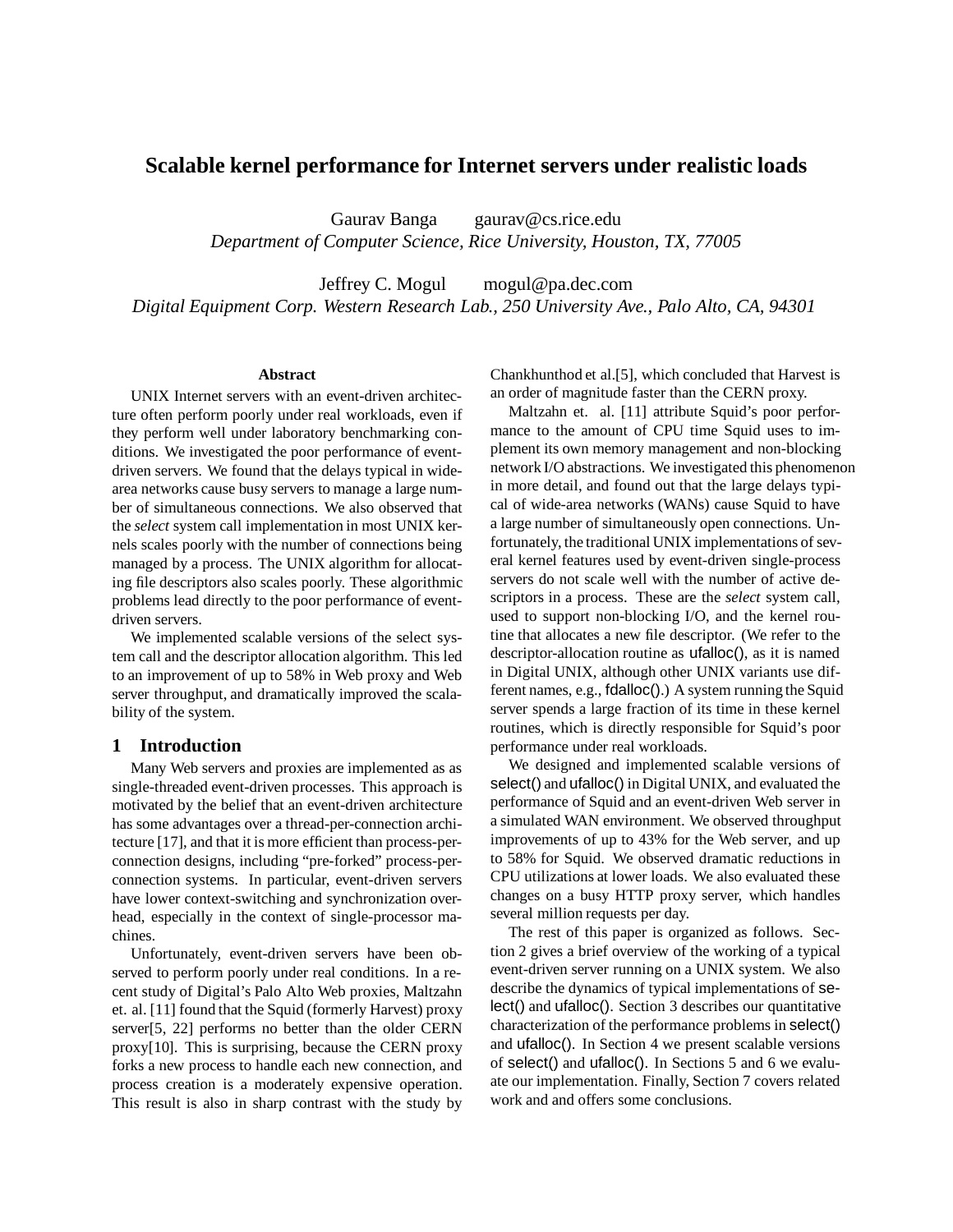## **2 Background**

In this section we present a brief overview of the working of a typical event-driven server. We will also describe classical implementations of select() and ufalloc(). This will provide necessary background for the discussion in the following sections.

#### **2.1 Event-driven servers**

An event-driven server typically has a single thread which manages all connections to the server. The thread uses the select() system call to simultaneously wait for events on these connections.

When a call to select() returns, the server's main loop invokes event handlers for each of the ready descriptors. These handlers perform a variety of tasks depending on the nature of the particular event. For example, when a socket being used to listen for new connections becomes ready, the corresponding handler calls accept() to return a file descriptor for the new connection. Handlers invoked when a connection becomes ready for reading or writing perform the actual read or write to the appropriate descriptor. The execution of handlers may cause the addition or removal of descriptors from the set being managed by the server.

Event-driven servers are fast because they have no locking or context switching overhead. The same thread manages all connections, and all handlers are executed synchronously. A single-threaded server, however, cannot exploit any true concurrency in the stream of tasks. Thus, on multiprocessor systems, event-driven servers have as many threads as processors. Examples of eventdriven servers include Squid[5, 22] and its commercial version NetCache[16], Zeus[25], thttpd[24] and several research servers[2, 8, 18].

#### **2.2 select()**

The *select* system call allows a user process to wait for events on a set of descriptors. A process can indicate interest in three types of events on a descriptor: events that make a descriptor *readable*, those that make it *writable*, and *exception* events. This information is passed to the kernel using three bitmaps. In each bitmap the  $k$ th bit indicates interest in events of that type for the kth descriptor. These bitmaps are value-result parameters, and the returned bitmaps indicate the sets of ready descriptors. Stevens[23] describes the select() interface in detail.

We describe the Digital UNIX implementation of select(). However, the classical BSD implementation of select() is similar to the Digital UNIX implementation. The main differences are related to the multithreaded nature of the Digital UNIX kernel. Thus our discussion is fully applicable to 4.3BSD and most BSD-derived implementations. Also, we discuss how select() works for descriptors that represent sockets, but our discussion and algorithms can be trivially extended to include descriptors that refer to other kinds of objects, such as vnodes. (Vnodes are kernel data structures used to represent files and devices.)

In Digital UNIX, the select() function in the kernel starts by creating internal data structures containing summary information about sockets that are marked in at least one input bitmap. Subsequently, select() calls do scan(), which calls selscan() to check the status of each of the entities (vnodes or sockets) corresponding to the selected descriptors.

For each selected socket, selscan() enqueues a record referring to the current thread on the *select queue* of the socket. This is done so that the thread can be identified as waiting inside select() for events on the socket. selscan() then calls soo\_select() for each socket, which checks to see if the condition that the process is interested in (i.e. the socket is readable, writable, or has pending exceptions) is true. If none of the conditions that the user process is selecting on are true, then do scan() goes to sleep waiting for any of these to become true.

Note that the linear search in selscan() covers every socket of potential interest to the selecting process, independent of how many are actually ready. Thus, the cost is proportional to the number of file descriptors involved in the call to select(), rather than to the number of events discovered by the call.

When a network packet comes in, protocol processing may cause a condition on which do scan() is blocked to become true. The thread that performs protocol processing for an incoming packet calls select wakeup(), which wakes up all threads that are blocked in do\_scan() awaiting this condition.

A thread that is woken up in do\_scan() calls selscan(), which calls **soo\_select**() for *all* the sockets that the corresponding call to select() specified in its three bitmaps. do scan() also calls undo scan() to remove this thread from select queues of the selected sockets.

#### **2.3 ufalloc()**

The kernel function ufalloc() is called to allocate a new file descriptor for a process. This function is called as a result of the open $($ ), socket $($ ), socketpair $($ ), dup $($ ), dup2() and accept() system calls.

UNIX semantics for file descriptor allocation require that the kernel allocate the lowest-numbered available descriptor. This prevents the use of a straightforward scalable implementation, such as a free list. Instead, all of the UNIX variants that we know of, including BSDderived systems such as Digital UNIX, and System V Release 4 systems such as Solaris, use a linear search of the file descriptor table. The search starts with file descriptor <sup>0</sup> and continues to the first NULL entry. The cost of this search is roughly proportional to the number of open file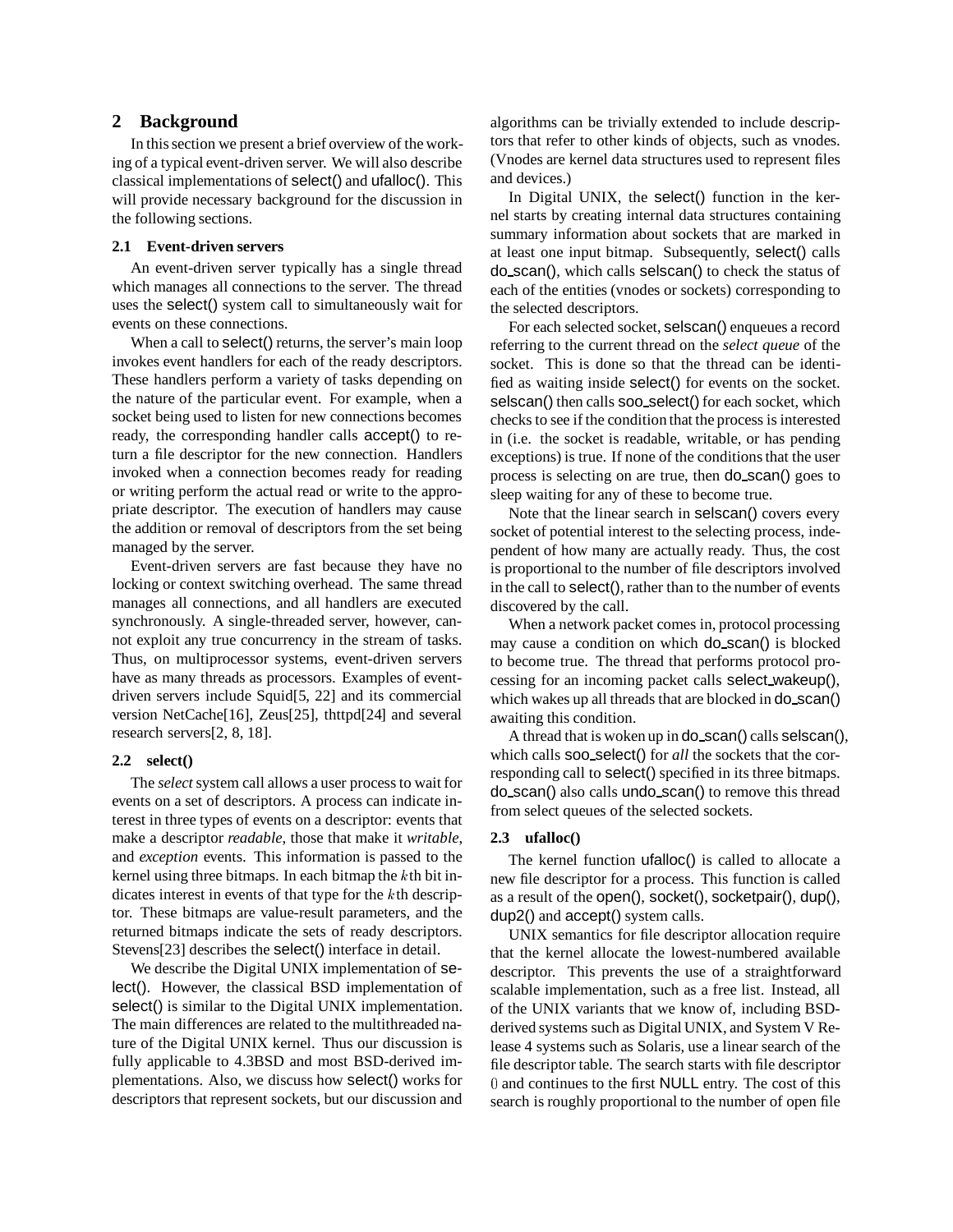descriptors, although it might complete before checking all of the possible descriptor table slots.

#### **3 Problems in select() and ufalloc()**

As we observed in section 1, Maltzahn et. al. [11] found that the Squid proxy server performs no better than the older CERN proxy under real workloads, contradicting the study by Chankhunthod et al.[5], which concluded that Harvest is an order of magnitude faster than the CERN proxy. Indeed, a simple LAN-based experiment using a simulated client load does show a big performance difference between Squid and the CERN proxy.

In an attempt to explain this peculiar result, we tried to understand why Squid's performance under real load is so much worse than under ideal conditions. One factor that is different in the two scenarios is that under real load Squid manages a much larger number of simultaneous connections than in a LAN-based test scenario. This is because of much larger delays experienced in WANs. Because WAN environments have larger round-trip times (RTTs), and are more likely to exhibit packet losses, HTTP connections tend to last much longer in WAN environments than in simple LAN environments. Therefore, for a given connection arrival rate, a WAN-based HTTP server will have more open connections than a server in a LAN environment.

Richardson's measurements of Digital's Palo Alto Web proxies [19] show between 30 and 950 simultaneously open connections, depending on time of day. Richardson's measurements also show that while the median response time is about 250 msec., the mean is 2.5 seconds: some connections stay open for a very long time. The large ratio of mean to median holds over a wide range of response sizes (although the 10:1 ratio only holds when all response sizes are considered together). This implies that at any given time, most of the open connections are *cold* (idle for long intervals), and only a few are *hot*.

Following this intuition, we tried to evaluate the effect of a large number of cold connections on Squid performance. We used DCPI [1] to profile a system running the Squid proxy under a carefully designed request load. To simulate the effect of large WAN delays, we set up a dummy HTTP client process on a client machine. This process opened a large number (100-2000) of connections to the Squid server but subsequently made no requests on these connections. We refer to this process as the *load-adding client*. Another process on the client machine simulated a small number (10-50) of HTTP clients, which repeatedly made HTTP requests of the proxy. Each request retrieved a 1259-byte response. We used the scalable client (S-Client) architecture from Banga and Druschel [3].

In our tests, we ran the Squid server process on an AlphaStation 500 (400Mhz 21164, 8KB I-cache, 8KB D-cache, 96KB level 2 unified cache, 2MB level 3 unified cache, SPECint $95 = 12.3$ ) equipped with 192MB of physical memory. The server operating system was Digital UNIX 4.0B, with the latest patches that were available at the time. The client machine was a 333Mhz AlphaStation 500 (same cache configuration as above, SPECint95 9.82) with 640MB of physical memory, running DUNIX 3.2C. The Squid version used was Squid-1.1.11. The client and server were connected using a 100Mbps FDDI network.

This experiment indicates that up to 53% of the system's CPU time is being spent inside select() (and its various components – selscan(), soo select(), etc.). Up to 11% of the CPU is being spent by the user process in collating information from the bitmaps returned by select().

Our detailed results are shown in Figure 1. The xaxis represents the number of cold connections. Curves are plotted, for both 10 hot connections and 50 hot connections, showing the percentage of CPU time spent in kernel-mode functions related to select(), and the percentage of CPU time spent in the user-mode select() loop.



Figure 1 shows that the costs of both the kernel select() implementation and the user-mode select() loop rise significantly with increasing numbers of cold connections. Also, these costs are relatively independent of the number of hot connections, up to about 1000 cold connections.

The costs are initially linear in the number of cold connections, but eventually they flatten out. As the number of cold connections increases, the system spends more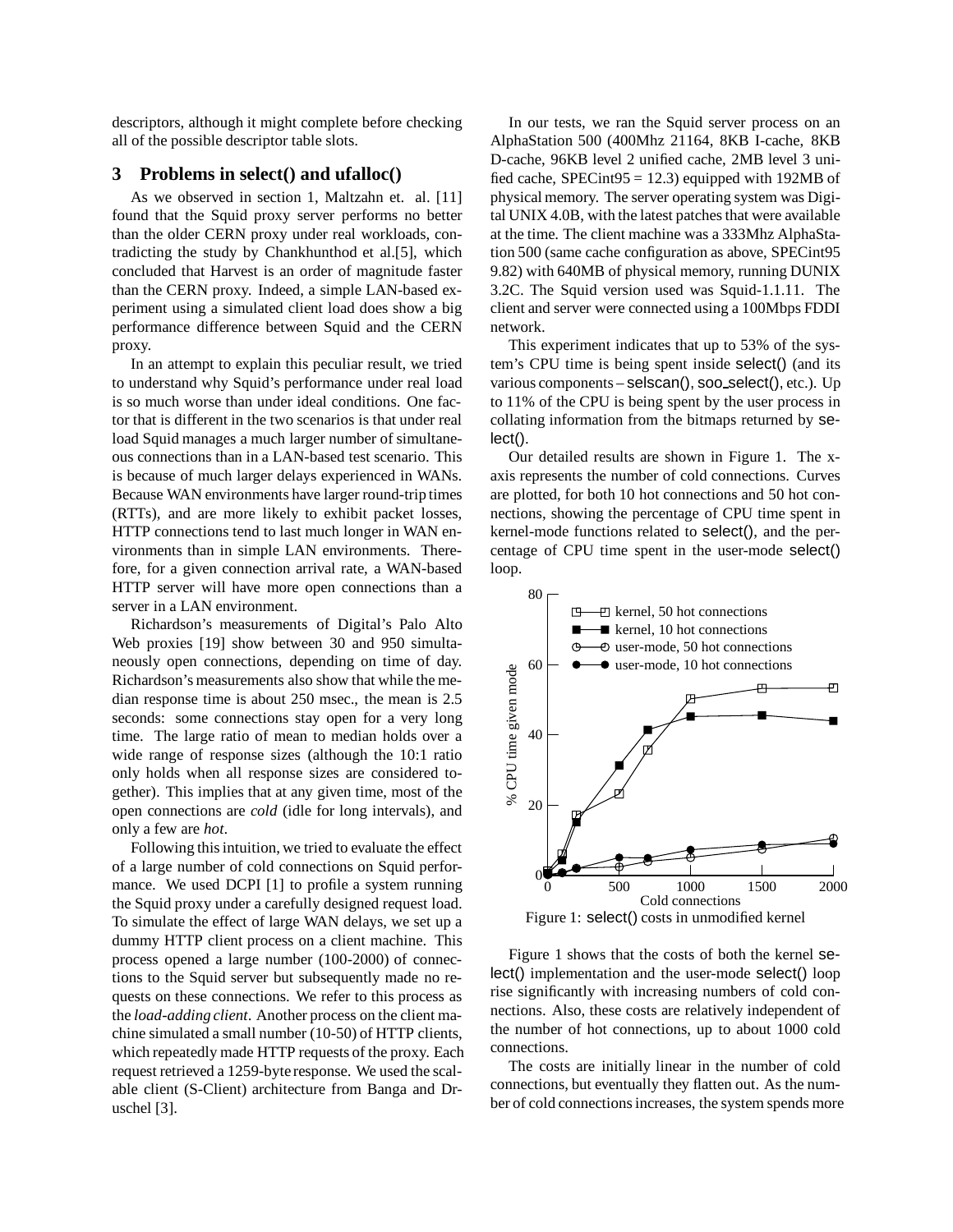CPU time in each call to select(), and so the calls to select() come less often. This causes the number of pending events returned by select() to increase (at low loads, select() usually returns just one pending event, but when called infrequently, it often returns several). The cost of each select() call is thus amortized over a larger number of interesting events. Thus, the total CPU cost of select(), which is proportional to the number of select()s per second times the cost of each select, tends to level off.

These numbers were generated with a request load of about 100 requests/second. At higher rates, select() is still important, but ufalloc() also consumes significant CPU time, because of its linear search algorithm. A typical DCPI profile for the system above, with 750 cold connections, 50 hot connections, and 220 new connections/second, is shown in Table 1.

| $\overline{\text{CPU}}$ % | <b>Procedure</b>            | Mode   |
|---------------------------|-----------------------------|--------|
| 21.91%                    | all kernel select functions | kernel |
| 8.31%                     | soo_select()                | kernel |
| 7.56%                     | selscan()                   | kernel |
| 4.82%                     | $undo\_scan()$              | kernel |
| 1.22%                     | select()                    | kernel |
| 17.79%                    | $\overline{u}$ falloc()     | kernel |
| 4.23%                     | comm_select()               | user   |
| 1.71%                     | $X$ syscall()               | kernel |
| 1.68%                     | doprnt()                    | user   |
| 1.32%                     | idle_thread()               | kernel |
| 1.20%                     | memset()                    | user   |
| 1.15%                     | cache_lookup()              | kernel |
| 1.10%                     | namei()                     | kernel |

750 cold connections, 50 hot connections, 220 requests/second

Table 1: Example profile for unmodified kernel

In summary, the current implementations of select() and ufalloc() do not scale well with the number of open connections in a server process. Both algorithms do work that is linear in the number of connections being managed by the process, and proxies in WAN environments tend to have many open connections. In the next section we will describe our implementation of scalable versions of these functions.

#### **4 Scalable select() and ufalloc()**

In this section we describe our design for scalable versions of select() and ufalloc(). We also describe our prototype implementation of these designs in Digital UNIX.

## **4.1 select()**

Consider an event-driven server process waiting for activity on any of a few thousand sockets. Recall from Section 2 that select() always performs a full scan through all of these sockets, either to find those few that are currently ready, or to indicate that a thread is waiting for events on each of the sockets.

A full scan is also performed after the protocol code processes an incoming packet and calls select wakeup() to unblock a thread waiting inside select(). The full scan is performed even though only a few of the sockets are actually ready. This wasted effort is expended because, between the call to select wakeup() and the invocation of do scan(), we throw away the information about the identity of the socket that has become ready. selscan() then does a significant amount of work to rediscover the set of ready sockets.

The key idea of our design is to preserve information about the change in the state of a socket between select wakeup() and do scan(). We use this information to prune both the initial scan, and the scan after the select wakeup(), to inspect only those sockets that need inspection. These are the sockets either about which we have no prior information, or for which we have statechange hints from the protocol-processing layer.

We changed the Digital UNIX kernel to keep track of three sets for each thread, named READY, INTER-ESTED, and HINTS. (The first two of these sets actually consist of three component sets, one for read-ready descriptors, one for write-ready descriptors and one for exceptions.) The INTERESTED set is the subset of sockets that the thread is currently interested in selecting on. The READY set is a subset of the INTERESTED set and includes those sockets which the kernel thinks are *ready*. The kernel maintains state-change information about sockets in the INTERESTED set, rather than for the full set of sockets open for a thread. This state-change information is maintained as the HINTS set. The HINTS set includes sockets that might have become ready since the last call to select(), and is updated by the protocol layer when a packet arrives for a socket.

Each call to select() specifies a SELECTING set for the thread, which is used to compute the new values of the READY and INTERESTED sets. select() uses the HINTS and READY sets to prune its initial scan. It checks only those sockets which are in the SELECTING set and either:

- 1. are not in the old INTERESTED set, or
- 2. are in the old READY set, or
- 3. are in the HINTS set

Mathematically, we can express the computation of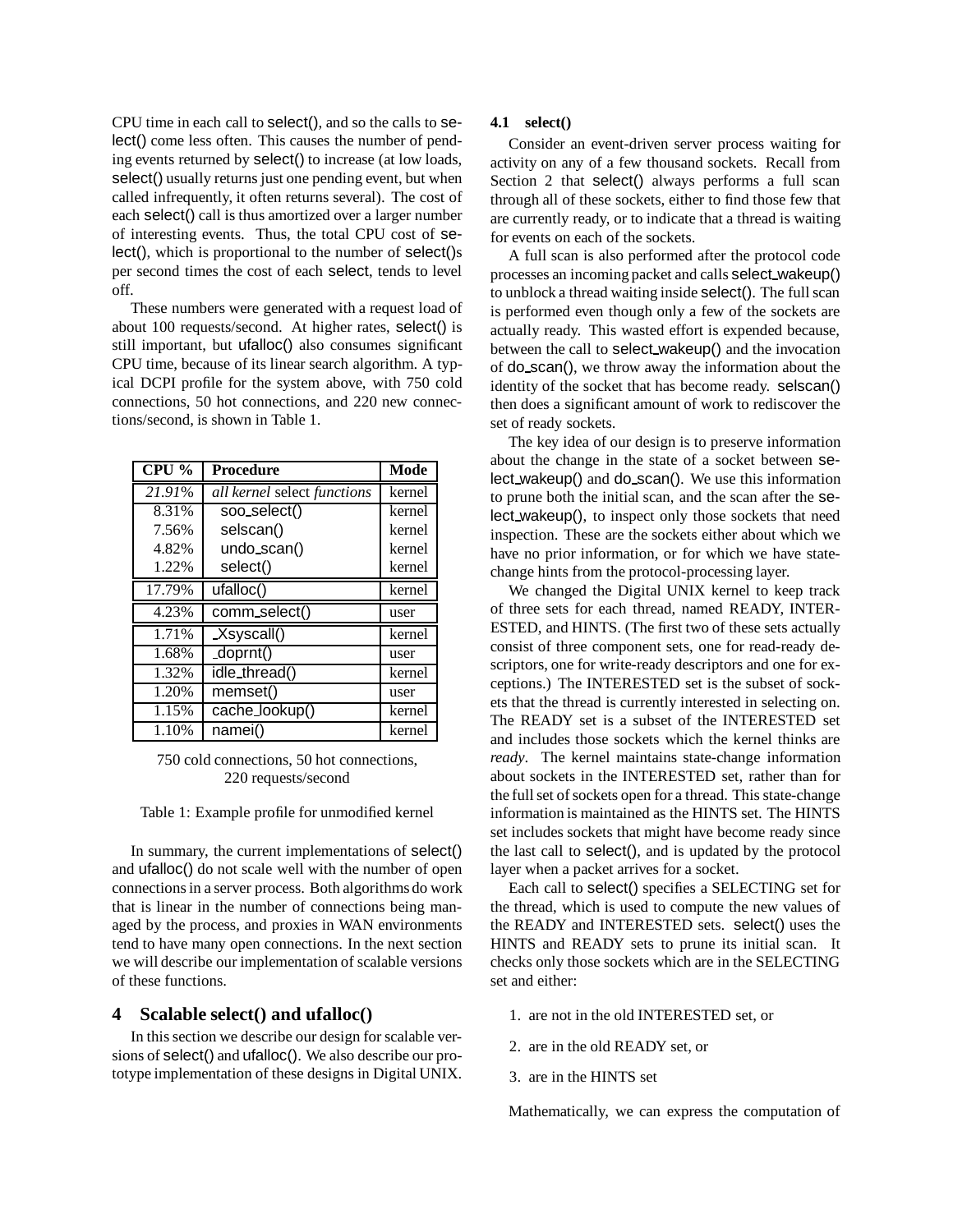these sets as:

 $INTERESTED_{new} =$  $SELECTING \cup INTERESTED_{old}$ 

$$
READV_{new} = \frac{C(INTERESTED_{new} \cap \frac{ (INTERESTED_{new})}{ (INTERESTED_{old} \cup READV_{old} \cup HINTS))}
$$

where  $C$  expresses the computation of checking the status of descriptors in its argument set.

The computation of  $\mathcal{C}'$ 's argument set above appears to have complexity proportional to the size of the SELECT-ING set. We took care to optimize this computation and its data-cache footprint. The resulting code has a very small cost relative to other parts of select().

The set returned from select() is:

 $READY_{to\_user} = SELECTING \cap READY_{new}$ 

A descriptor must be removed from the INTERESTED sets of *all* threads in a process at some point between the time that the descriptor is closed and the time that it is next allocated by *any* thread in the process.

For each socket, we record the set of processes that have a reference to the socket. In the protocol processing code, when a packet comes in for a socket, sowakeup() records a hint in the HINTS sets of each of the threads in the referencing processes for which this socket is present in the INTERESTED set of the thread. sowakeup() also wakes up all such threads that are blocked in select(). After a thread is woken up in select(), it scans only those sockets in its HINTS set.



Figure 2: Two-level ufalloc bitmap

#### **4.2 ufalloc()**

The existing ufalloc() implementation uses a linear search to find the lowest-numbered free descriptor. We converted this into a logarithmic-time algorithm by adding an auxiliary data structure, a two-level tree of bitmaps. The collection of all the level-1 nodes can be thought of as a single bitmap; each bit in this bitmap describes the allocation state of one file descriptor. Onevalued bits in this bitmap correspond to allocated descriptors. The level-1 bitmap is stored as an array of nodes.

Each bit in the level-0 bitmap describes the state of an entire level-1 node. One-valued bits in this bitmap correspond to level-1 nodes with no zero bits; a zerovalued bit in the level-0 bitmap corresponds to a level-1 node with at least one zero bit.

Figure 2 shows an example of such a tree. For simplicity, this figure depicts the nodes as 4-bit integers, although our actual implementation uses 64-bit integers. We use the Alpha's little-endian bit-order in this example. The example tree shows that descriptors 0, 1, and 4 through 7 are allocated, while descriptors 2 and 3 are free.

When a process wants to allocate a new file descriptor, the level-0 bitmap is searched for the first zero bit. The index of this bit is used as an index into the array of level-1 nodes, and the indexed node is then searched to find the first zero bit. Efficient algorithms exist for finding the first zero bit in a word, but we have found that a simple linear search is sufficiently fast, since the dominant cost on modern CPUs is the number of data-cache misses, not the number of instructions executed.

When a descriptor is deallocated, the appropriate bits are cleared in both bitmaps. This leads to a constant-time cost for deallocation.

With the level-1 nodes and the entire level-0 bitmap represented as 64-bit words, this algorithm directly supports 4096 descriptors per process. A straightforward generalization to a deeper tree would support an enormous number of descriptors, even if a smaller word size were used.

## **5 Experimental Evaluation**

We evaluated the effects of our implementation of select() and ufalloc() on the performance of two eventdriven Internet servers: the Squid proxy, and the thttpd[24] Web server (we used a modified version of thttpd with numerous performance improvements [18]). These experiments were performed using the same server and client systems describe in Section 3. We also measured the effect of our changes on the performance of Digital's Palo Alto proxies.

#### **5.1 Scalability with respect to connection rate**

The S-Client architecture introduced by Banga and Druschel [3] allows the generation of high HTTP request rates, using a small number of client machines. We used S-Clients to vary the load on the server. At the lowest load, the server is underutilized; at the higher loads, the server is the bottleneck.

For each request rate, we ran two kinds of benchmarks. In the naive benchmark, we used only enough S-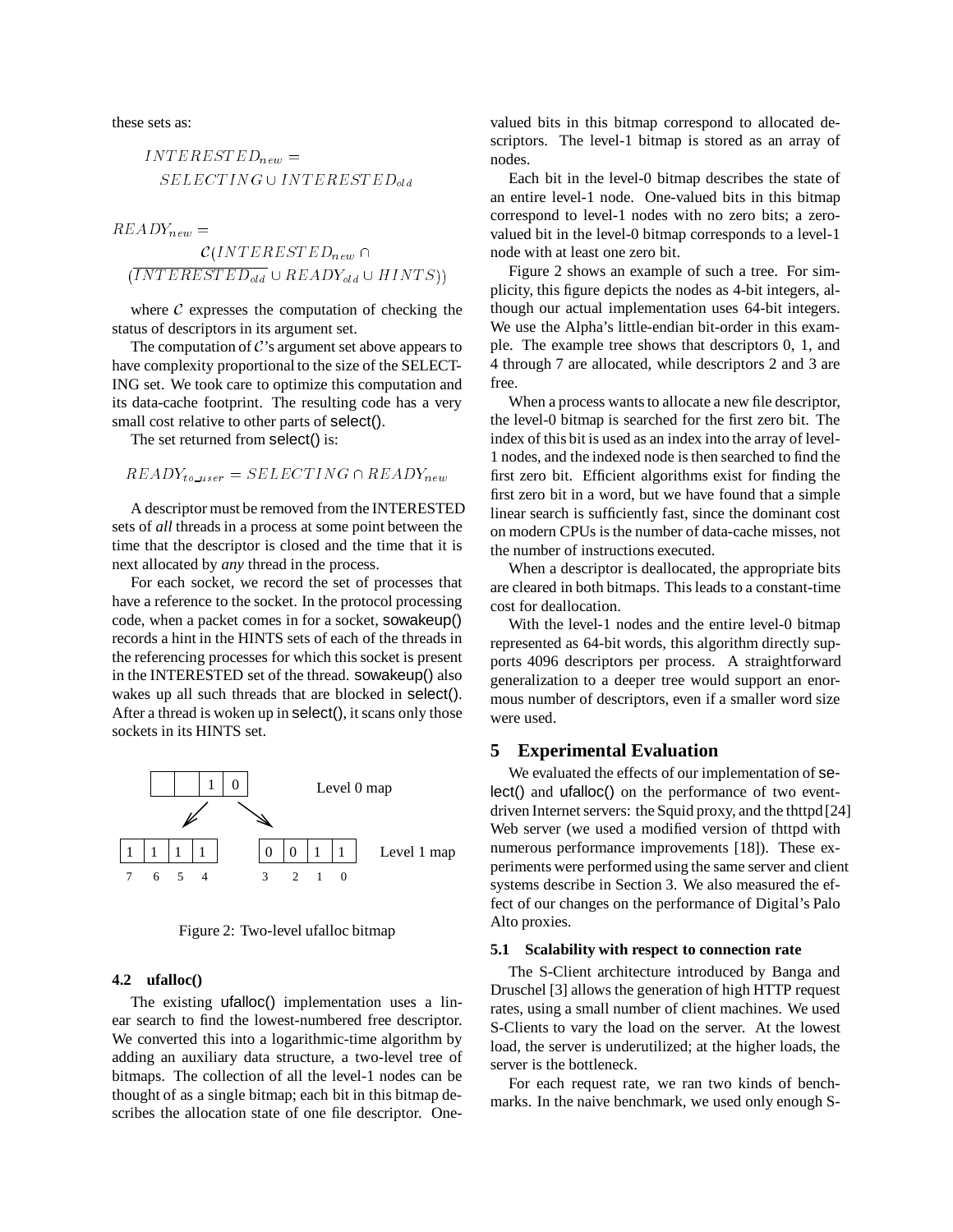

Figure 3: Squid response times – 1259-byte files

Clients to generate the desired request rate. In the more realistic benchmark, we also used a load-adding client, to simulate the presence of long-delay connections. The load-adding client was run with 750 infinitely slow connections. (We show the effect of varying the number of slow connections in Section 5.2.)

All clients, in all of the experiments, repeatedly requested a single file of a fixed sized. In some experiments, we used an 8192-byte file; this is within the range of typical response sizes reported for the Web. In other experiments, we used a 1259-byte file; the shorter file size places more emphasis on per-connection overheads.

For our experiments using the Squid proxy server, we arranged things so that each request received by the proxy would generate an "If-Modified-Since" message from the proxy to the origin server, but the actual data would be served from the proxy's cache. The origin server ran on identical hardware (a 400Mhz AlphaStation 500), using the thttpd server program; we ensured that the origin server was never the bottleneck.

Figure 3 shows how the response time of the Squid proxy varies with request rate, for 1259-byte files. The results for all kernels on the naive benchmark are effectively identical; for the realistic benchmark, we plot different curves for the different kernels. For each curve, the final point shows the "saturation throughput" for the given kernel; beyond this point, increasing the offered load did not increase throughput. This figure clearly shows that the presence of adding slow connections in the realistic benchmark drastically reduces the throughput achieved with the unmodified kernel relative to the naive benchmark. It also shows that our new implementations of select() and ufalloc() solve this performance problem. The performance of the fully modified kernel is nearly independent of the presence of many slow connections.



Figure 4 shows the effect of the new versions of select() and ufalloc() on server CPU idle time, also for 1259-byte files. At lower request rates, where the server is underutilized, our modifications greatly increase idle time for the realistic benchmark. The increase in idle time reflects the improved scalability of the system in the presence of cold connections.



Figure 5: Squid response times – 8192-byte files

Figure 5 shows the response time of the Squid proxy for 8129-byte files. As in Figure 3, the fully modified kernel provides a higher saturation request rate than the original kernel, and yields lower response times at all request rates. However, the new kernel's performance on the realistic benchmark does not come quite as close to the performance of the naive benchmark; this may be due to data-cache collisions between the larger packets and the kernel's data structures. In these tests, the unmodified kernel showed no idle time for all request rates, while the new kernel showed some idle time up to 300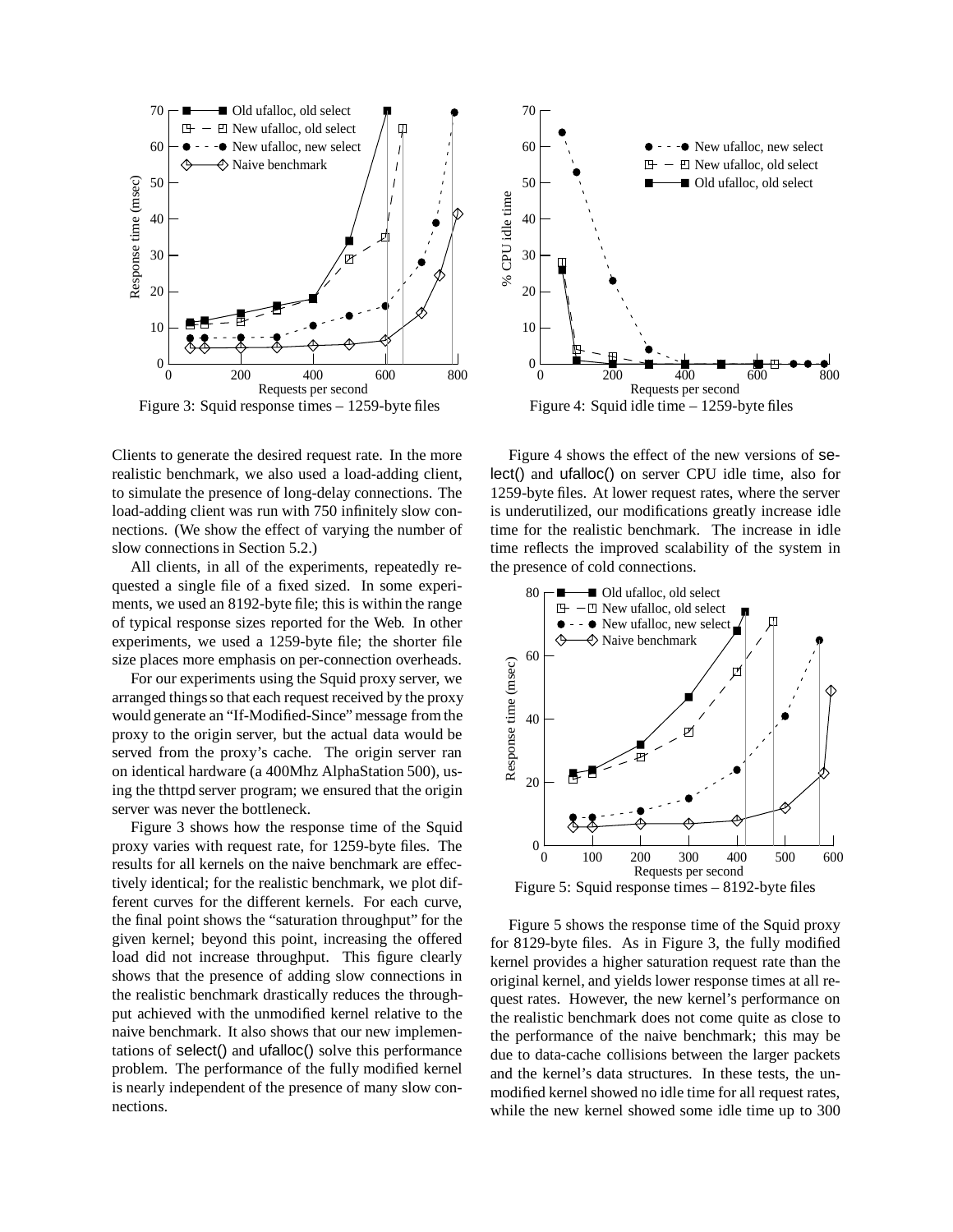

requests/sec.

We used DCPI to obtain CPU time profiles of the server. Figure 6 shows the fraction of CPU time used in select() and in ufalloc(), for various request rates, using 1259-byte files. (The results for tests using 8192 byte files are analogous.) In each group of three bars, the leftmost bar represents the unmodified kernel, the center bar represents the kernel with the new select(), and the rightmost bar represents the kernel with new versions of both select() and ufalloc(). At rates above 600 requests per second, each bar is independently labelled. The top section of each bar shows the CPU time spent in ufalloc(), and the middle section shows the CPU time spent in select(). The bottom section of each bar ("others") shows the CPU time used for all other components of the server, including user-mode code. Idle time is not shown; it corresponds to the space above the bar, if any.

Figure 6 shows that the new ufalloc() almost entirely eliminates the CPU costs of descriptor allocation in all of the tested configurations. The new select() also costs much less than the old select().

When the server is underutilized, at rates below about 200 requests per second, the CPU profiles show that the new select() provides an additional performance impact: although we have not changed the implementation of any code covered by the "others" part of the profile, and the total throughput has not changed, the CPU costs of the "others" components has been reduced, relative to the unmodified kernel. We attribute this to better data-cache behavior, because the new select() has a much smaller data-cache footprint than the original implementation. The modified ufalloc() may also have a similar effect on cache performance. The improved data-cache footprint of select() is probably responsible for some of the throughput gains in the server-bound configurations.

| $\overline{\text{CPU}}$ % | <b>Procedure</b>            | <b>Mode</b> |
|---------------------------|-----------------------------|-------------|
| 21.96%                    | all idle time               | kernel      |
| 11.49%                    | all kernel select functions | kernel      |
| 11.24%                    | select()                    | kernel      |
| 0.15%                     | new_soo_select()            | kernel      |
| 0.10%                     | new_selscan_one()           | kernel      |
| 16.37%                    | comm_select()               | user        |
| 2.61%                     | tcp_slowtimo()              | kernel      |
| 1.73%                     | tcp_fasttimo()              | kernel      |
| 1.39%                     | doprnt()                    | user        |
| 1.21%                     | $X$ syscall()               | kernel      |
| 1.10%                     | $X$ entlnt()                | kernel      |
| 1.00%                     | bcopy()                     | kernel      |
| 0.91%                     | read_io_port()              | kernel      |
| 0.90%                     | memset()                    | user        |

## 750 cold connections, 50 hot connections, 220 requests/second

#### Table 2: Example profile for modified kernel

As can be seen in Figure 3, even with our kernel modifications, the realistic benchmark still causes a small performance degradation compared to the naive benchmark. We attribute this to the inherently poor scalability of the select() programming interface. This interface passes information proportional to the total number of active connections on each call to select(). Moreover, when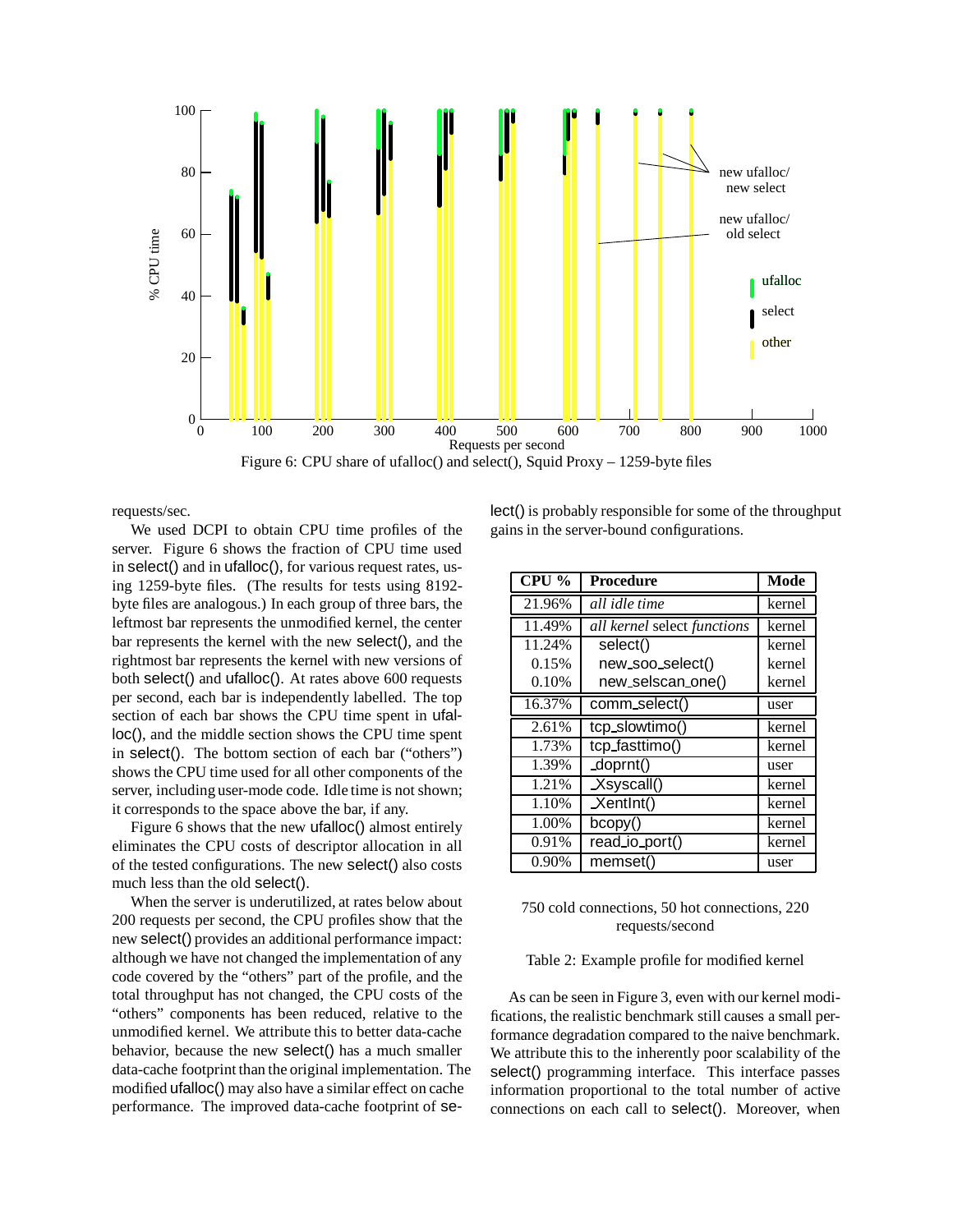select() returns, the user process must do work proportional to the total number of active connections to discover which descriptors have pending events. Finally, select() overwrites its input bitmaps, thus requiring additional user-mode work to create these bitmaps on each call. These costs cannot be eliminated with the current interface. In a separate publication [4], we propose a new, scalable interface to replace select()

Table 2 shows a profile of the modified kernel, made under the same conditions as the profile of the original kernel shown in Table 1. The new kernel spends 22% of the time in the idle loop, compared to almost no idle time for the original kernel. The original kernel spent about 22% of the CPU in select() and its subroutines, and 18% of the CPU in ufalloc(). The modified kernel spends 11% of the CPU in select(), and virtually none in ufalloc(). However, the busiest function in the system is now the user-level comm select() function, using 16% of the CPU. The almost 28% of the CPU together consumed by the kernel select() and user-mode comm select() functions is a result of the poorly scaling bitmap-based select() programming interface.



Figure 7: Response time for thttpd – 1259 byte files

Our experiments using the thttpd [24] Web server gave similar results. Using our modified kernel (with new implementations of both select() and ufalloc()), server throughput (at server saturation) improved by 58% for 1259-byte files, as shown in figure 7. For 8192-byte files, throughput increased by 37%; further improvement may have been limited by the available network bandwidth, rather than by the server. At lower request rates, the modified kernel showed much more idle time. For example, at 100 requests/sec. for a 1259-byte file, the unmodified kernel showed 16% idle time; the modified kernel showed 88% idle time. At at 100 requests/sec. for an 8192-byte file, the unmodified kernel had no idle time, but the modified kernel still showed 73% idle time.

#### **5.2 Scalability with respect to connection count**

To demonstrate that our implementations of select() and ufalloc(), unlike the original code, does scale well as the number of cold connections increases, we performed another series of experiments. In these experiments, we varied the number of connections from the load-adding client, between 0 and 2000 connections, and then increased the request rate until the server was saturated.



Figure 8: Performance of Squid Proxy – Scalability

Figure 8 shows that the throughput of the original kernel drops by 44% as the number of of cold connections increases from zero to 2000. The figure also shows that the kernel with our scalable ufalloc() has a somewhat smaller dependency on the number of cold connections, and for the kernel with our implementations of both select() and ufalloc(), its throughput drops by only 14% over the same range. We believe that the remaining dependency results from the user-level costs of the programming interface for select().

## **6 Performance of a live system**

Digital Equipment Corporation operates a Web proxy system, in Palo Alto, California, that serves a large fraction of Digital's internal users. During a typical weekday, the system handles as many as 2.6 million HTTP requests, from at least 5570 individual client hosts.

We installed our modified kernel on the proxy server, a 500 MHz AlphaStation 500 system (21164A processor,  $SPECTnt95 = 15.0$ ) with 512 MBytes of RAM. We then ran the system using either the unmodified kernel or our modified kernel, each for an entire calendar day (midnight to midnight, Pacific Time), and collected extensive monitoring information.

During these these tests, the proxy server used version 3.1.2c-OSF of the NetCache software [16] from Network Appliance, Inc. Like Squid, NetCache was based on the Harvest Cache software, although NetCache and Squid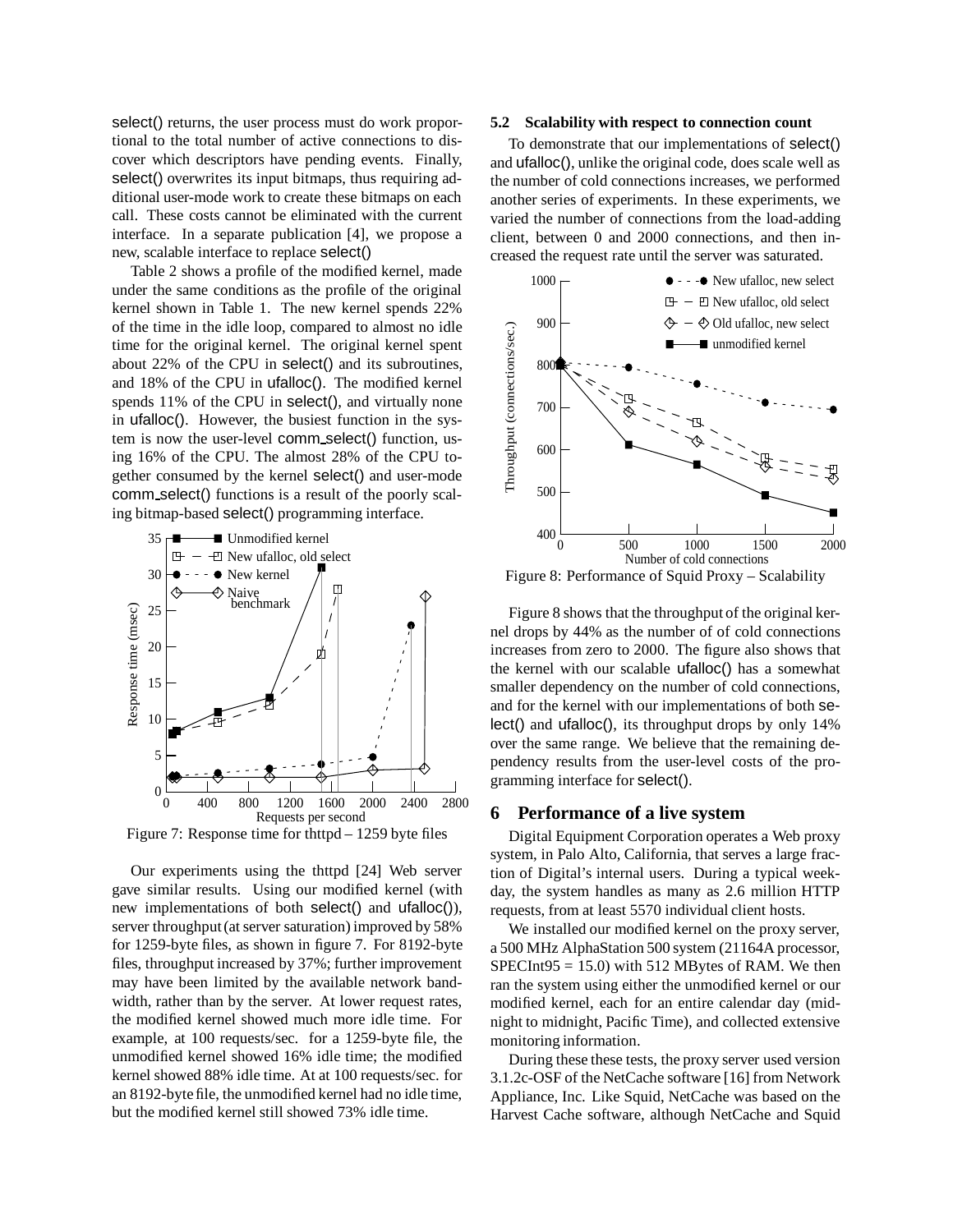

Figure 9: CPU costs as a function of request rate

| Date       | Kernel<br>version | <b>Requests</b><br>handled | Max.<br>alloc.<br>fds | Peak<br>req.<br>rate |
|------------|-------------------|----------------------------|-----------------------|----------------------|
| 1998-04-16 | old               | 2581113                    |                       | 107                  |
| 1998-04-23 | new               | 2602448                    | 755                   | 116                  |

Table 3: Statistics for live tests

have since evolved separately. Because caching tends to reduce the number of simultaneous network connections, during our trials we operated this software with caching disabled. This increases the load on the system, but for various reasons does not significantly increase response time as seen by the users.

Table 3 shows some statistics for each of the trials. The "Max. alloc. fds" column shows the largest number of file descriptors allocated to a single process at any one point during the trial; the "Peak req. rate" column shows the largest number of requests logged during a single second over the course of the day.

#### **6.1 Effect of request rate on CPU load**

The operating system maintains counts of the number of clock interrupts that occur in each system mode (user-mode, kernel-mode, and idle). During the course of each trial, we logged these counters every 15 minutes, which allowed us to reconstruct the mean time spent in each mode during the 15 minutes prior to each log entry. The proxy software creates a timestamped log entry for each HTTP request it receives, so we can also count the number of requests handled in each 15 minute period, and then compute the mean request rate over that period.

Figure 9 shows how CPU idle time, and CPU kernel-

mode time, vary as a function of the mean request rate. Each point on the scatterplot represents one 15-minute sample. The circles correspond to idle time; the squares correspond to kernel-mode time. The filled marks show performance with the old versions of both select() and ufalloc() (the trial of 1998-04-16). The open marks show the performance of the new implementations (the trial of 1998-04-23).

We then computed linear regressions for each set of samples. The regression lines are shown in Figure 9; the numeric results are given in Table 4. (User-mode regressions are given in the table, but not shown in the figure.) Each sample set includes 96 points (24 hours of 15 minute samples). The correlation between kernel-mode time and request rate is quite close; the correlation for idle time is not quite as good, probably because of some outliers caused by daily "housekeeping" tasks done during periods of low request rate. Because the outliers all occur at low request rates (that is, late at night), we recalculated the regressions after excluding samples taken at rates below 20 requests/second. These regressions, shown in Table 5, show higher correlation coefficients for idle time and user-mode time.

The regressions for idle time and kernel-mode time show significantly steeper slopes for the unmodified kernel, compared to those for the new implementations of select() and ufalloc(). The regressions for user-mode time suggest that the new kernel performs slightly better, perhaps because of better data-cache utilization, but the difference might not be significant.

Although one cannot necessarily expect linear behavior at very high request rates, a linear extrapolation of the idle time regressions from the full data sets gives Xintercepts of 58 requests/sec. for the unmodified kernel,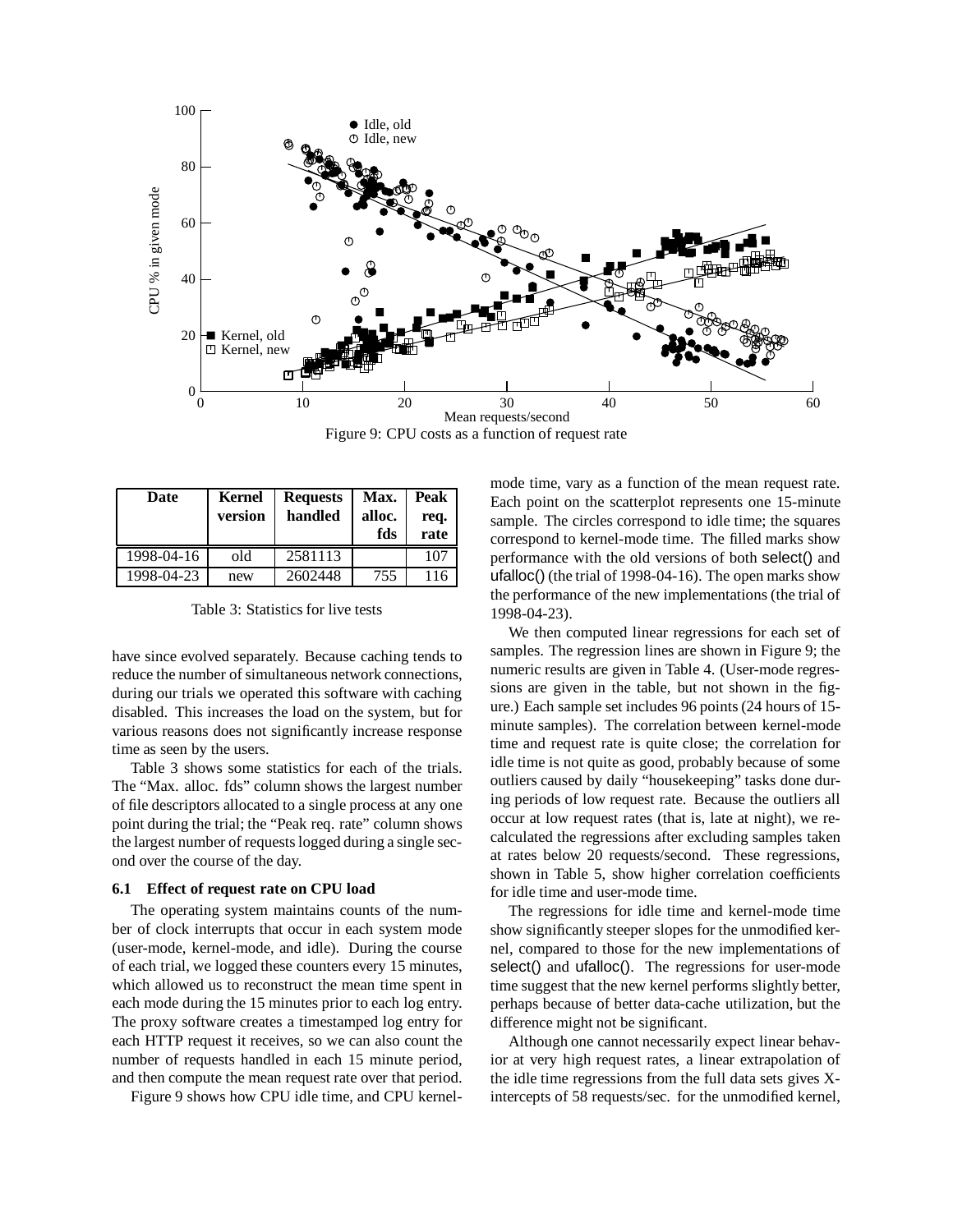| Date                        | <b>Kernel</b> | <b>CPU</b> | <b>Slope</b> | Corr.   |
|-----------------------------|---------------|------------|--------------|---------|
|                             | version       | mode       |              | coeff.  |
| 1998-04-16                  | old           | idle       | $-1.67$      | $-0.96$ |
| 1998-04-23                  | new           | idle       | $-1.34$      | $-0.92$ |
| $\overline{1998} - 04 - 16$ | old           | kernel     | 1.09         | 0.98    |
| 1998-04-23                  | new           | kernel     | 0.85         | 0.99    |
| 1998-04-16                  | old           | user       | 0.58         | 0.77    |
| 1998-04-23                  | new           | user       | 0.49         | 0.66    |
|                             |               |            |              |         |

 $N = 96$ 

Table 4: Linear regressions: full 1-day data sets

| <b>Kernel</b> | <b>CPU</b> | <b>Slope</b> | Corr.   |
|---------------|------------|--------------|---------|
| version       | mode       |              | coeff.  |
| old           | idle       | $-1.69$      | $-0.97$ |
| new           | idle       | $-1.46$      | $-0.98$ |
| old           | kernel     | 1.02         | 0.96    |
| new           | kernel     | 0.85         | 0.99    |
| old           | user       | 0.68         | 0.97    |
| new           | user       | 0.65         | 0.99    |
|               |            |              |         |

 $N = 54$ 

Table 5: Linear regressions: above 20 requests/second

and 69 requests/sec. for the new implementation. Using the truncated data sets (Table 5), the calculated Xintercepts are 57 and 68 requests/sec., respectively. This suggests that the modified kernel might support a peak request rate about 19% higher than the unmodified kernel, in this application.

Note that our samples were averaged over 15-minute intervals. The actual one-second peak rates experienced during these trials (see Table 3) were 107 requests/sec. for the unmodified kernel, and 116 requests/sec. for the modified kernel. Clearly, the systems can support rates higher than the extrapolation of idle time implies. The main significance of our performance improvements may be not the increase in peak throughput, but the decrease in queueing delay (and response time) at high throughputs.

#### **6.2 Profile results**

We obtained CPU-time profiles, using DCPI, for the proxy server during periods of heavy load, for both the original kernel (Table 6) and our modified kernel (Table 7). Each profile covers a period of exactly one hour. The tables include all procedures accounting for at least 1% of the non-idle CPU time.

The first column in each profile shows the fraction of CPU time spent in each function or group of procedures.

| CPU %  | Non-idle | Procedure            | Mode   |
|--------|----------|----------------------|--------|
|        | $CPU\%$  |                      |        |
| 10.77% |          | all idle time        | kernel |
| 89.23% | 100.00%  | all non-idle time    | kernel |
| 35.27% | 39.53%   | all select functions | kernel |
| 13.51% | 15.14%   | selscan              | kernel |
| 12.56% | 14.08%   | soo_select           | kernel |
| 7.48%  | 8.38%    | undo_scan            | kernel |
| 1.64%  | 1.83%    | select               | kernel |
| 12.64% | 14.17%   | commSelect           | user   |
| 1.74%  | 1.95%    | all TCP functions    | kernel |
| 1.49%  | 1.67%    | malloc-related #1    | user   |
| 1.39%  | 1.56%    | malloc-related #2    | user   |
| 1.09%  | 1.22%    | mutex_unblock        | user   |
| 1.03%  | 1.16%    | read_io_port         | kernel |
| 0.95%  | 1.07%    | bcopy                | kernel |
| 0.94%  | 1.05%    | memGrep              | user   |

Profile on 1998-04-16 from 10:00 to 11:00 PDT mean  $load = 54$  requests/sec. peak load ca. 98 requests/sec

Table 6: Profile of unmodified kernel on live proxy

As the first row in each table shows, even during periods of heavy load, some time is spent in the kernel's idle thread and its children. Therefore, the second column shows the fraction of non-idle CPU time spent in all nonidle procedures; this is a more useful basis for comparing the two kernels. Note that the profiles include a mixture of kernel-mode and user-mode procedures.

The modified kernel spends 30% of the non-idle CPU time in select() and related procedures, compared to almost 40% spent in such procedures by the unmodified kernel. However, kernel-mode select() processing is still a significant burden on the CPU. As in Figure 2, considerable time is spent in the user-mode commSelect() procedure (Squid and NetCache apparently use slightly different names for the same procedure). These observations support our belief that the bitmap-based select() programming interface leads to unnecessary work, and probably to significant capacity misses in the data caches.

In experiments with simulated loads, we observed that NetCache on our kernel calls select() about 7 times as it does on the unmodified kernel. We believe this is because our faster select() causes a NetCache thread to return from select() with usually only one ready descriptor<sup>1</sup>. Before the next event arrives, other Net-Cache threads call select() to discover this event again. In the unmodified kernel, each call to select() takes

<sup>&</sup>lt;sup>1</sup>NetCache uses multiple event-driven threads, presumably for exploiting the parallelism available on SMP machines.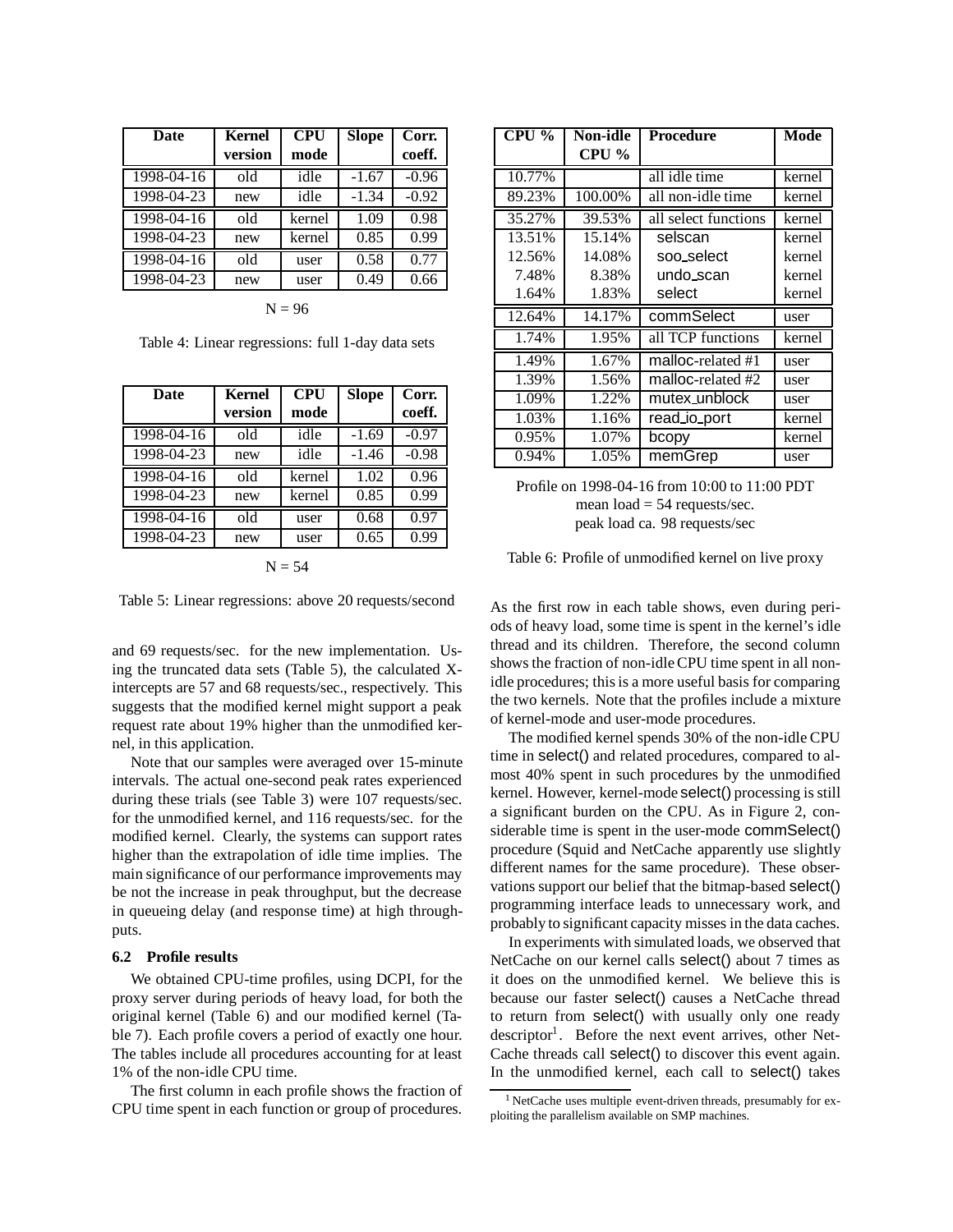| CPU %  | Non-idle | <b>Procedure</b>     | Mode   |
|--------|----------|----------------------|--------|
|        | CPU %    |                      |        |
| 16.29% |          | all idle time        | kernel |
| 83.71% | 100.00%  | all non-idle time    | kernel |
| 25.11% | 30.00%   | all select functions | kernel |
| 11.23% | 13.42%   | new_soo_select       | kernel |
| 7.73%  | 9.24%    | new_selscan_one      | kernel |
| 5.67%  | 6.77%    | select               | kernel |
| 0.04%  | 0.05%    | new_undo_scan        | kernel |
| 15.33% | 18.32%   | commSelect           | user   |
| 2.70%  | 3.23%    | all TCP functions    | kernel |
| 2.56%  | 3.05%    | in_pcblookup         | kernel |
| 1.09%  | 1.30%    | mutex_unblock        | user   |
| 1.01%  | 1.21%    | bcopy                | kernel |
| 1.00%  | 1.19%    | read_io_port         | kernel |
| 0.97%  | 1.16%    | malloc-related #1    | user   |
| 0.93%  | 1.12%    | memGrep              | user   |
| 0.91%  | 1.09%    | malloc-related #2    | user   |

Profile on 1998-04-23 from 10:00 to 11:00 PDT mean  $load = 55$  requests/sec. peak load ca. 116 requests/sec

longer, and returns multiple events. This may account for the heavy use of select() in Table 7.

In this application, even the unmodified kernel spends very little time in ufalloc() (0.20%). However, the modified kernel spends even less time in ufalloc() (0.03%). For this proxy, the total number of open file descriptors is relatively small. However, one might expect this fraction to become more significant at higher request rates.

We are not entirely sure what caused the significant increase in time that the modified kernel spends in in pcblookup. This may be the result of an unfortunate collision in the direct-mapped data caches.

We note that in this real-world environment, for both versions of the kernel, just over 1% of the non-idle CPU time is spent in all kernel-related data movement (the bcopy()). Even less time is spent computing checksums. A moderate amount of time (between 2% and 3%) is spent in TCP-related functions (which have been highly optimized in Digital UNIX). These measurements reinforce the emphasis placed by Kay and Pasquale[9] on "non-data touching processing overheads"; however, they failed to recognize that the poor scalability of select() would ultimately dominate the other costs.

#### **6.3 Data cache effects**

We have speculated in several places that our kernel modifications affect data cache utilization. DCPI allows us to estimate the mean cycles per instruction (CPI) for each procedure in a profile, and to estimate the fraction of dynamic stalls caused by data-cache misses. We found that the CPI for the user-mode commSelect() procedure declined from 1.69 to 1.62 as a result of our kernel changes, mostly because of fewer data-cache misses.

We also found that the CPI for in pcblookup() increased from about 1.28 to 11.15 as an apparent result of our kernel changes, even though we did not change the code for this kernel procedure. This suggests that we somehow created a particularly unlucky collision in the data caches between the data structures for in pcblookup() and those for select().

#### **7 Related Work**

Operating system researchers and vendors have devoted much effort to improving Internet server performance. One early experience that lead to published results was the 1994 California election server [14, 15]; another early study was performed at NCSA [12]. Operating system vendors responded to complaints of performance problems by improving various kernel mechanisms, especially by replacing BSD's linear-time PCB lookup algorithm [13, 21], and by changing certain kernel parameter values. Vendors also provided tuning guides for systems being used as Web servers [6].

In response to observations about the large contextswitching overhead of process-per-connection servers, recent servers [5, 16, 22, 24, 25] have used event-driven architectures. Measurements of these servers under laboratory conditions indicate an order of magnitude performance improvement [5, 20].

Maltzahn et. al. [11] reported the poor performance of Squid under real conditions. Fox et al. [7], in describing the Inktomi system, also briefly mention that their eventdriven front-ends spend 70% of their time in the kernel, and attribute this to the state-management overhead of a large number of simultaneous connections. However, neither of these papers analyzed the reason for this phenomenon in any detail.

#### **8 Conclusion**

We presented a detailed analysis of the effect of WAN delays on the performance of event-driven servers, and showed that linear scaling in the select() and ufalloc() implementations leads to excessive kernel CPU consumption.

We described scalable versions of select() and ufalloc(), and evaluated their impact on the performance of event-driven servers. We showed that these changes improve the performance of Web servers and proxies on realistic benchmarks, and on a live proxy, without harming performance on naive benchmarks.

Our results show the need for a new, scalable interface